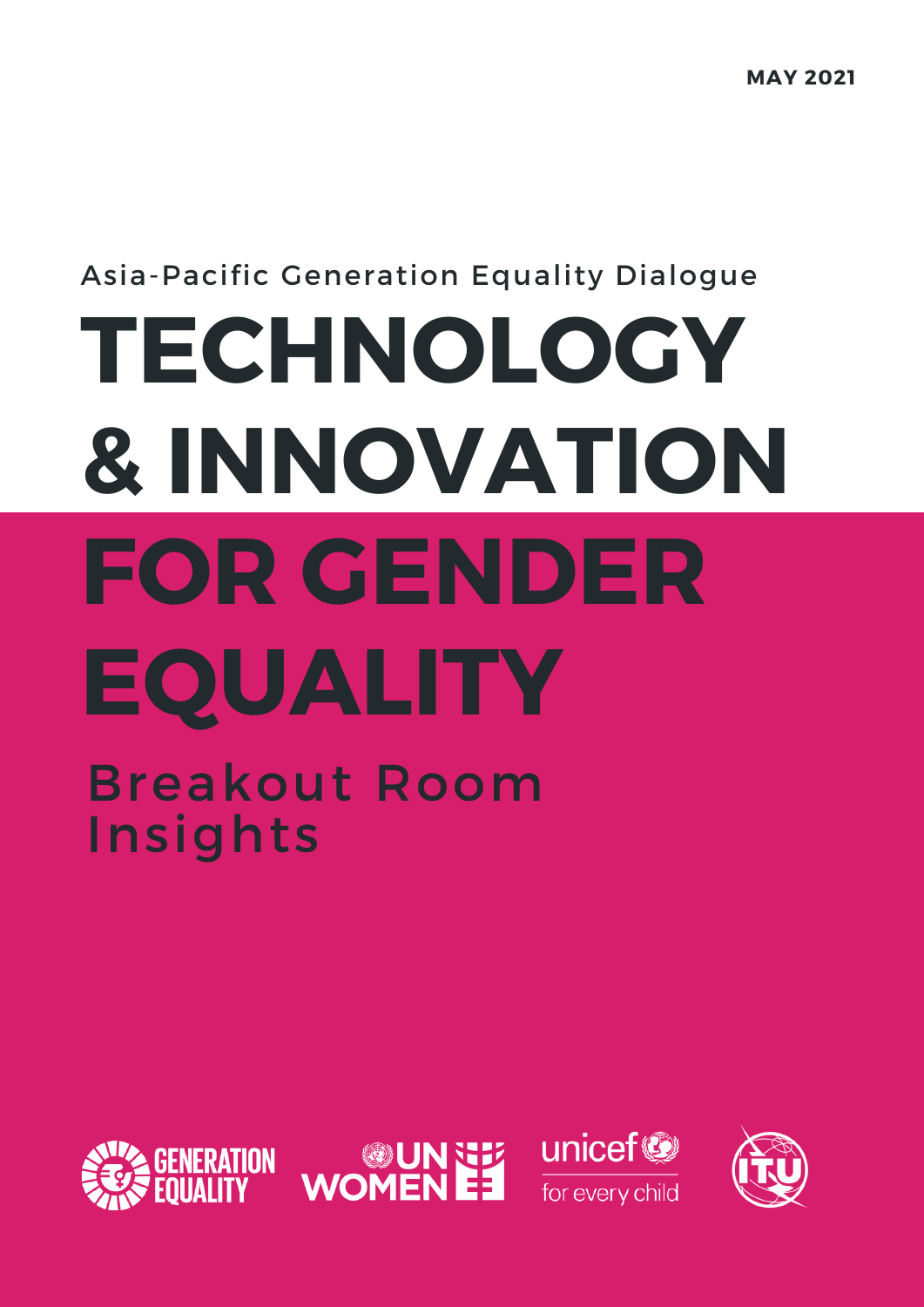**ACTION ROOM 1:** BRIDGE THE GENDER GAP IN DIGITAL ACCESS AND **COMPETENCIES** 

#### **Facilitator:**

**Zara Rapoport** Asia Pacific Regional Lead on Gender and Inclusion, Plan International

#### **Discussant 1:**

**Sristi Joshi Malla** Chairperson, SABAH Nepal **Discussant 2:**

**Jill Tang** Co-founder, Ladies Who Tech

#### WE HAVE AN OPPORTUNITY TO THEN COLLECTIVELY DISCUSS AND IDENTIFY:

(i) 2-3- Priority actions for this region for the next 5 years (based on the area of discussion) – and we can link these recommendations to other concerns for women and girls

(ii) Up to 2 recommendations of: (a) strategies and/or (b) opportunities for strengthening multi-stakeholder intra-regional collaboration and collective action. It would be good to be clear on which kinds of collaboration will be key

### **KEY INSIGHTS FROM THE BREAKOUT GROUP DISCUSSION:**

#### **INSIGHT 1**

Women and girls(at all stages of life) are underrepresented in ICT/STEM education, workforce (such as engineering, computer programming, coding, robotics); mentorship is low; discrimination in hiring and promotion, harassment, pay gaps, balancing work and life, and lack of corporate policies supporting career development

## **INSIGHT 2**

Gender norms and gender stereotypes limit girls' participation and engagement in ICT field; limited exposure to female role models

## **INSIGHT 3**

Online threats of violence; privacy and security; contents and language; education, training, skill development- easy apps that can prevent GBV-small changes can make it easy for them

#### **INSIGHT 4**

Home-based workers (esp. Women) are invisible in the national accounting system; hardest hit in the pandemic -online training, accessible information; at least basic services to be provided-handling money, banking(know-how)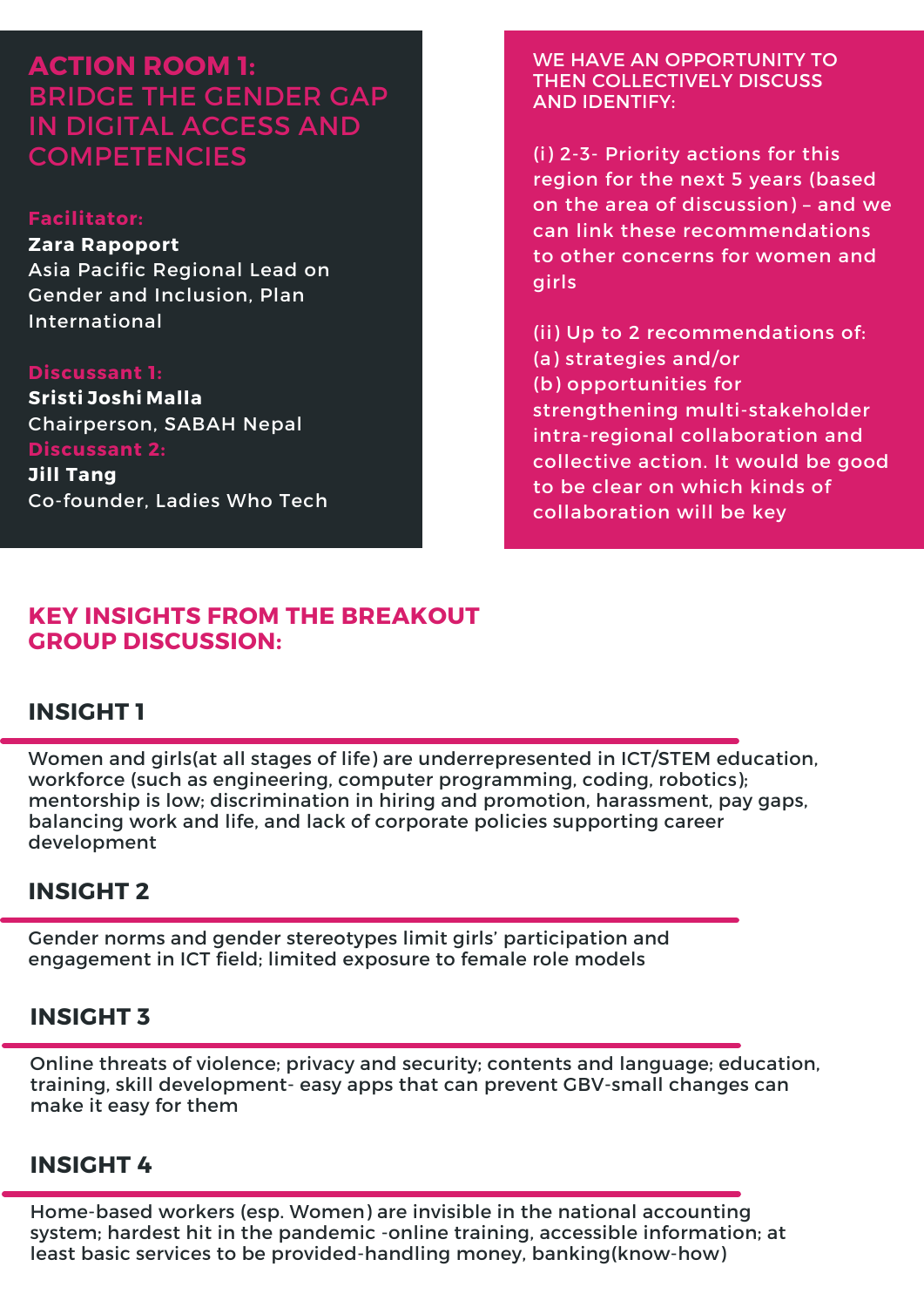## **INSIGHT 5**

Recognize women entrepreneurs' power and build their capacity

#### **INSIGHT 6**

Important to generate more statistics on ICT

#### **INSIGHT 7**

Mindset change- to help women engage in ICT

#### **KEY RECOMMENDATIONS FROM THE BREAKOUT GROUP DISCUSSION:**

#### **RECOMMENDATION 1**

**Invest in women and girls for digital empowerment through public-private partnerships** between education systems, governments and companies working in 21st century skills and technologies; online training for livelihood; **partnership with women and girls led groups.** (learning from pandemic experience); **increase accountability of decision makers-measurable outcomes**

**RECOMMENDATION 2**

**Leave no one behind especially the marginalized women Home based workers** (esp. women) through financial incentive schemes – such as scholarship programs and social protection to draw young women and girls into innovation and technology. Improve affordability for digital connectivity and invest in girl-centered solutions and innovations

#### **RECOMMENDATION 3**

**Create an inclusive, gender-equal virtual world** by investing in innovative gender-responsive STEAM/ICT; **provide capital and start up for innovation; online marketing (value chain), breaking rural urban divide**

#### **RECOMMENDATION 4**

**Promote social norms** change and support girls' school-to-work transition through career guidance, mentorships and work experience programs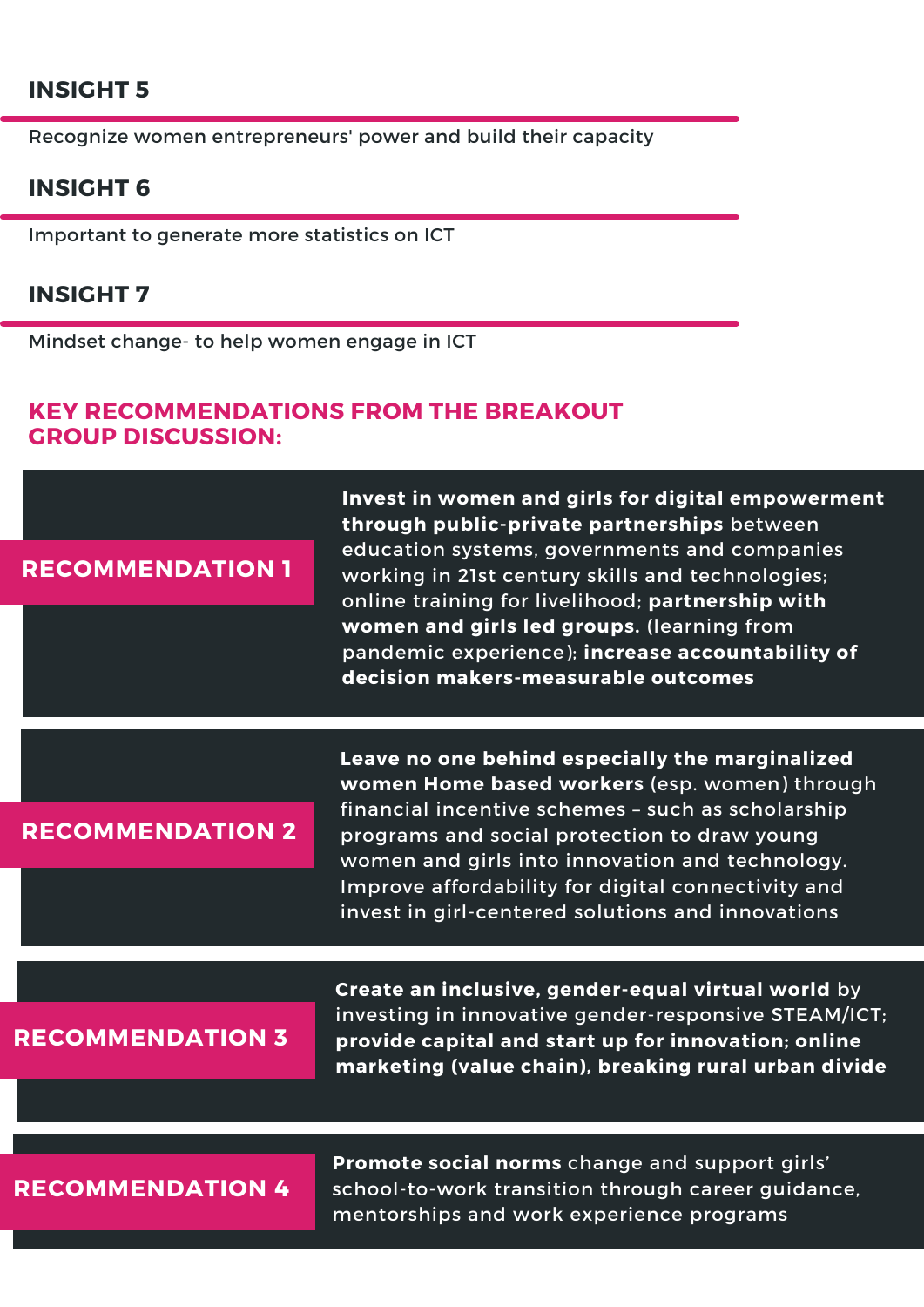**ACTION ROOM 2:** INVEST IN FEMINIST TECHNOLOGY AND INNOVATION

**Facilitator: Philomena Gnanapragasam** Director, Asia-Pacific Institute for Broadcasting Development

**Discussant 1: Dr. Kalpana Viswanath** Co-founder and CEO, Safetipin **Discussant 2: Binita Shrestha** Founder, Women in STEAM

## **KEY INSIGHTS FROM THE BREAKOUT GROUP DISCUSSION:**

#### WE HAVE AN OPPORTUNITY TO THEN COLLECTIVELY DISCUSS AND IDENTIFY:

(i) 2-3- Priority actions for this region for the next 5 years (based on the area of discussion) – and we can link these recommendations to other concerns for women and girls

(ii) Up to 2 recommendations of: (a) strategies and/or (b) opportunities for strengthening multi-stakeholder intra-regional collaboration and collective action. It would be good to be clear on which kinds of collaboration will be key

## **INSIGHT 1**

Key elements that need to be addressed to get more feminist in tech: unemployment, income inequality, privacy, algorithmic bias, access and machine

## **INSIGHT 2**

The distinction between women-in-technology and **transformative feminist technology**

## **INSIGHT 3**

Technology as enabler. How do we make it as the enabler in many areas such as health, safety, work, governance, education, data for good, social change, mobility and many others

## **INSIGHT 4**

Girls/Women in Data infographics: Women in Nepal. 36.3% of employed women in Nepal have completed secondary education. 81% of the female population in Nepal aged 15 or above are economically active. 65.5% females are in the formal sector (source: Nepal labour force survey 2017-2018)

## **INSIGHT 5**

STEM Status of girls/women in Nepal: 7.8% researchers in Nepal are female. (UNESCO, 2018). 14.7% of women are in STEM fields. (World Bank)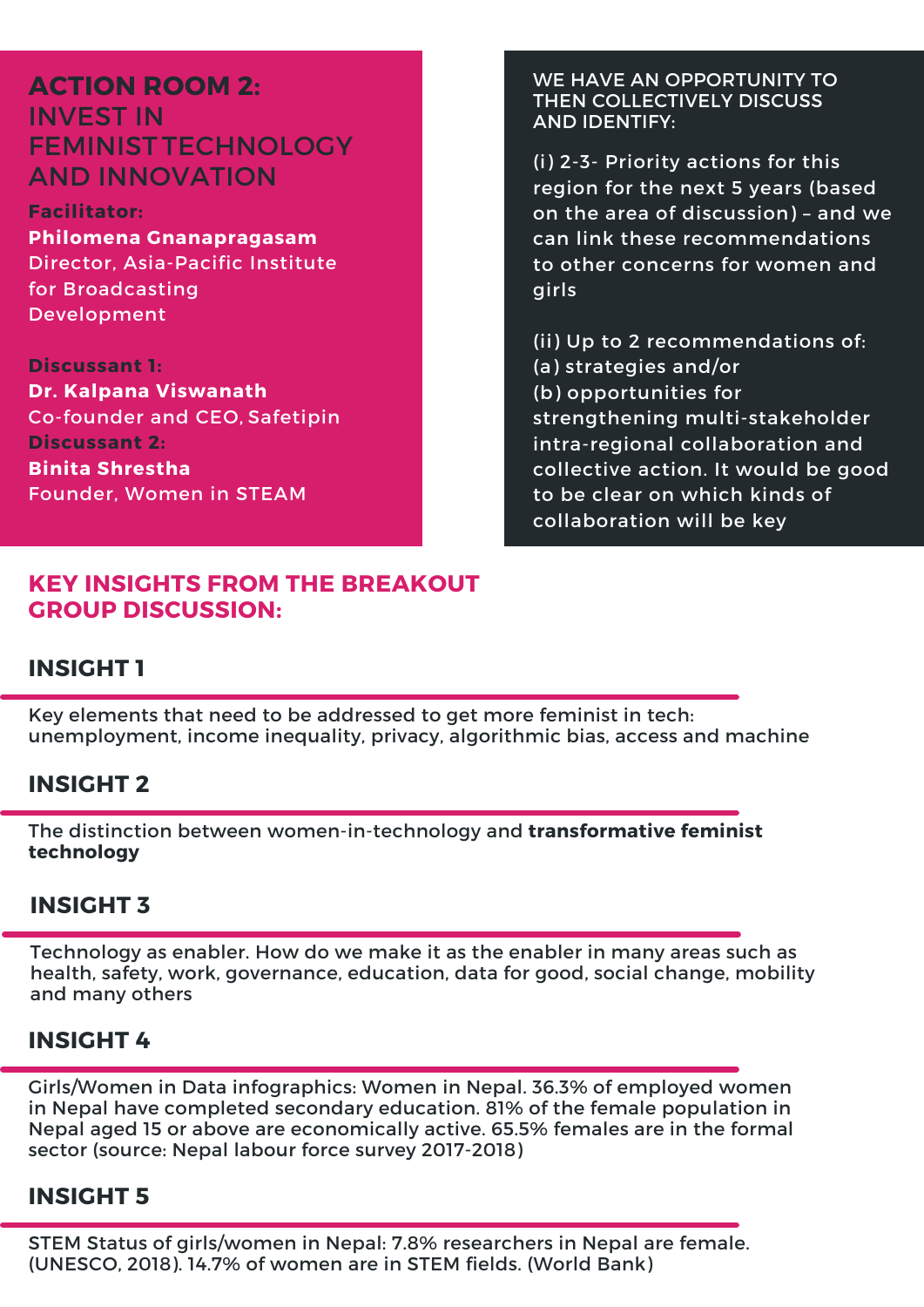## **INSIGHT 6**

Only about 30% of female student STEM-related fields in higher education. (UNESCO, 2016). Over 200,000 women graduated from STEM fields (Statistica, 2016). Only 28% of women are in the science and technology workforce NSB, 2015)

## **INSIGHT 7**

One of the reasons for the attrition of women from tech employment from Binita's presentation and Kalpana's systemic causes, is the responsibility of care. So redistribution of care is really important

## **KEY RECOMMENDATIONS FROM THE BREAKOUT GROUP DISCUSSION:**

| <b>RECOMMENDATION 1</b> | <b>Covernment could invest in foundation: introduce</b><br><b>STEAM</b> disciplines to primary and secondary<br>educational curriculums, capacitate the<br>teachers/educators, encourage girls practices their<br>rights, expose the relatable role models, support the<br>tech and innovation initiative led by girls/women,<br>funding opportunities for women-led business                           |
|-------------------------|---------------------------------------------------------------------------------------------------------------------------------------------------------------------------------------------------------------------------------------------------------------------------------------------------------------------------------------------------------------------------------------------------------|
| <b>RECOMMENDATION 2</b> | Identify the consequences of the problem on few role<br>models, tech and data mentors, women leaders and<br>female STEAM educators, less females ending up at<br>undergraduate degree, symptoms of the problem at<br>the pipeline: adolescent girls from the middle<br>schools. The root causes: early stereotype and pre-<br>defined gender roles; and problem starts at primary-<br>secondary schools |
| <b>RECOMMENDATION 3</b> | Policy and laws that will allow the data space to<br>design technology for women                                                                                                                                                                                                                                                                                                                        |
| <b>RECOMMENDATION 4</b> | Widespread awareness campaign on the feminist<br>technology and innovation                                                                                                                                                                                                                                                                                                                              |
| <b>RECOMMENDATION 5</b> | "Letting women know it's fine to be not perfect"<br>would enable women to be comfortable to failure<br>and taking a risk will increase having more women in<br>STEM and feminist technology in whole                                                                                                                                                                                                    |
| <b>RECOMMENDATION 6</b> | Providing more opportunities from the states in the<br>is side for foreinist technology and innovation                                                                                                                                                                                                                                                                                                  |

economic side for feminist technology and innovation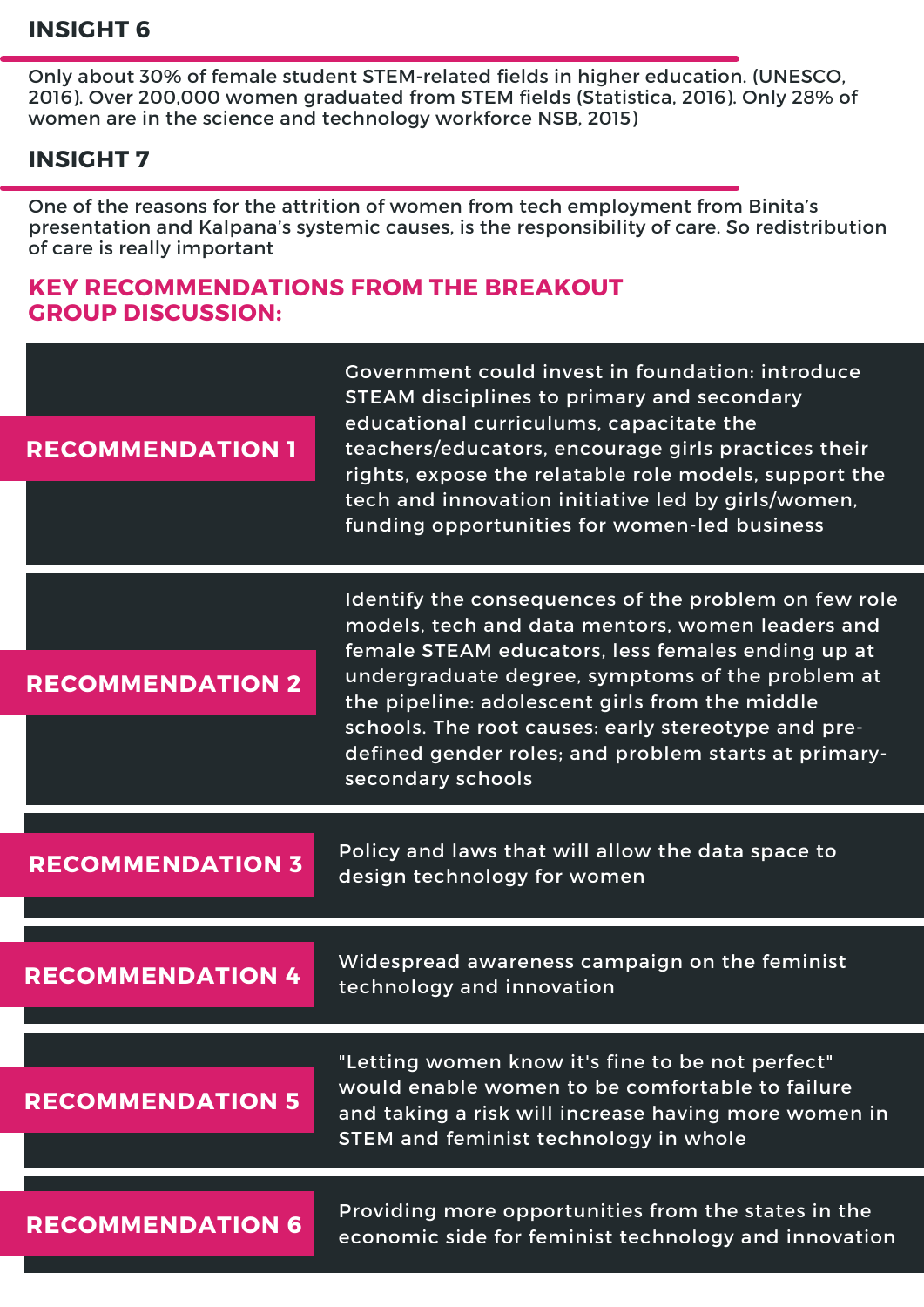**ACTION ROOM 3:** BUILD INCLUSIVE, TRANSFORMATIVE AND ACCOUNTABLE INNOVATION ECOSYSTEMS

**Facilitator: Jake Bell** APAC Partnerships Manager, Code.org

#### **Discussant 1:**

**Meng Yan** Global Head of International Partnerships, Ant Group **Discussant 2:**

**Aishath Adnan** Co-Founder, Women in Tech

#### **KEY INSIGHTS FROM THE BREAKOUT GROUP DISCUSSION:**

#### WE HAVE AN OPPORTUNITY TO THEN COLLECTIVELY DISCUSS AND IDENTIFY:

(i) 2-3- Priority actions for this region for the next 5 years (based on the area of discussion) – and we can link these recommendations to other concerns for women and girls

(ii) Up to 2 recommendations of: (a) strategies and/or (b) opportunities for strengthening multi-stakeholder intra-regional collaboration and collective action. It would be good to be clear on which kinds of collaboration will be key

## **INSIGHT 1**

Focus on 3D holistic approach - Digital finance, Digital Skills and Digital Development Opportunities

## **INSIGHT 2**

Focus on initiatives to support girls' school-to-work transition, such as career guidance at school, apprenticeships, mentorships and work experience programmes – supporting girls' future aspirations and creating pathways for them to transition into the STEM workforce

## **INSIGHT 3**

Connecting STEM professionals with girls in schools for role modelling and mentoring – and foster a cadre of girls to lead the way for the next generation

## **INSIGHT 4**

Address lack of data and data bias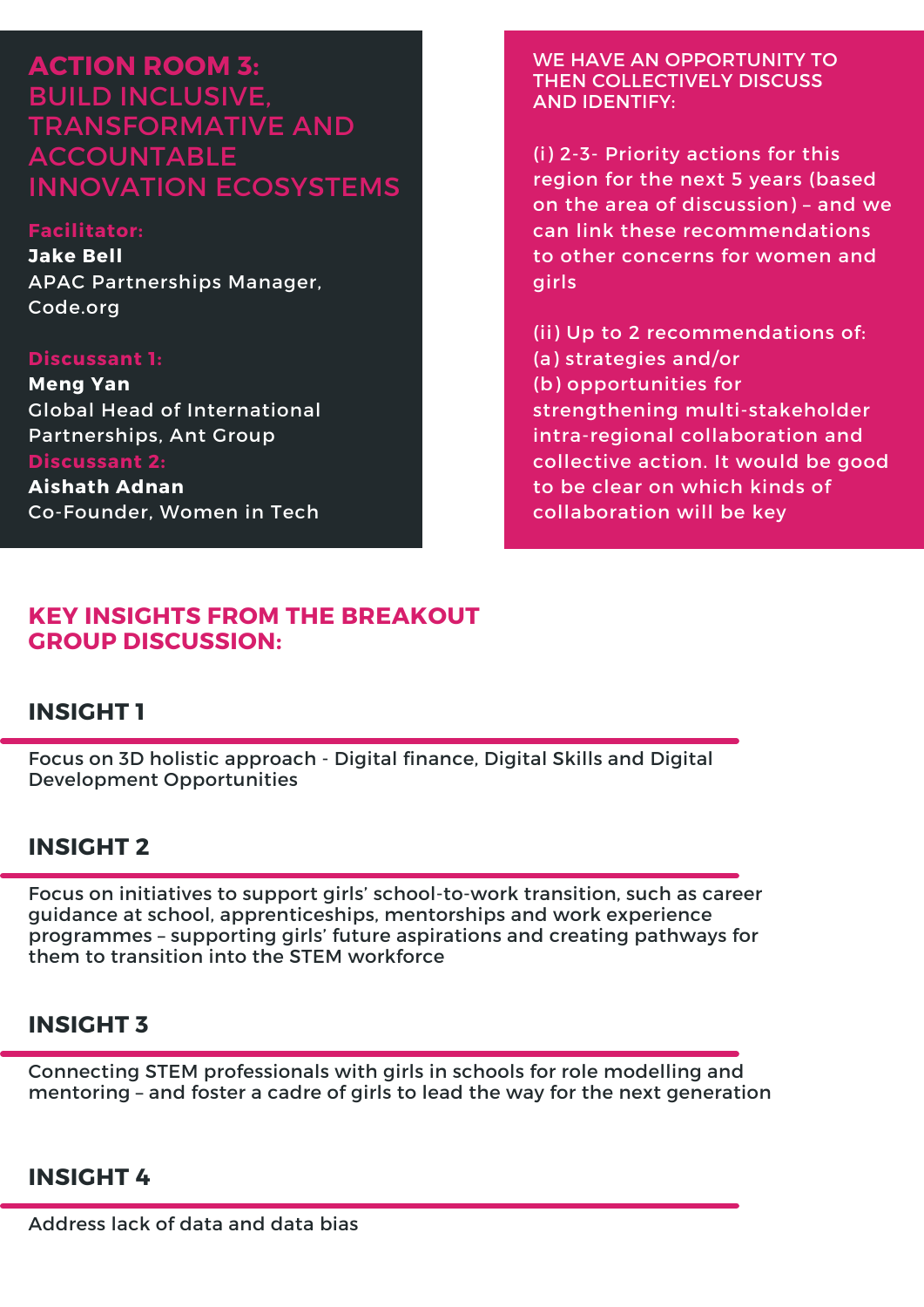## **KEY RECOMMENDATIONS FROM THE BREAKOUT GROUP DISCUSSION:**

#### **RECOMMENDATION 1**

Establish public-private partnerships between education systems, governments and companies working in emerging technologies

## **RECOMMENDATION 2**

Increase access to STEM education through increased digital connectivity for all children, especially for girls in hard-to-reach areas with limited capacity

**RECOMMENDATION 3**

Instigate family-friendly policies to make workplaces more attractive to women

## **RECOMMENDATION 4**

Focus on financial incentive schemes – such as scholarship in STEM – to draw young women into STEM post-secondary education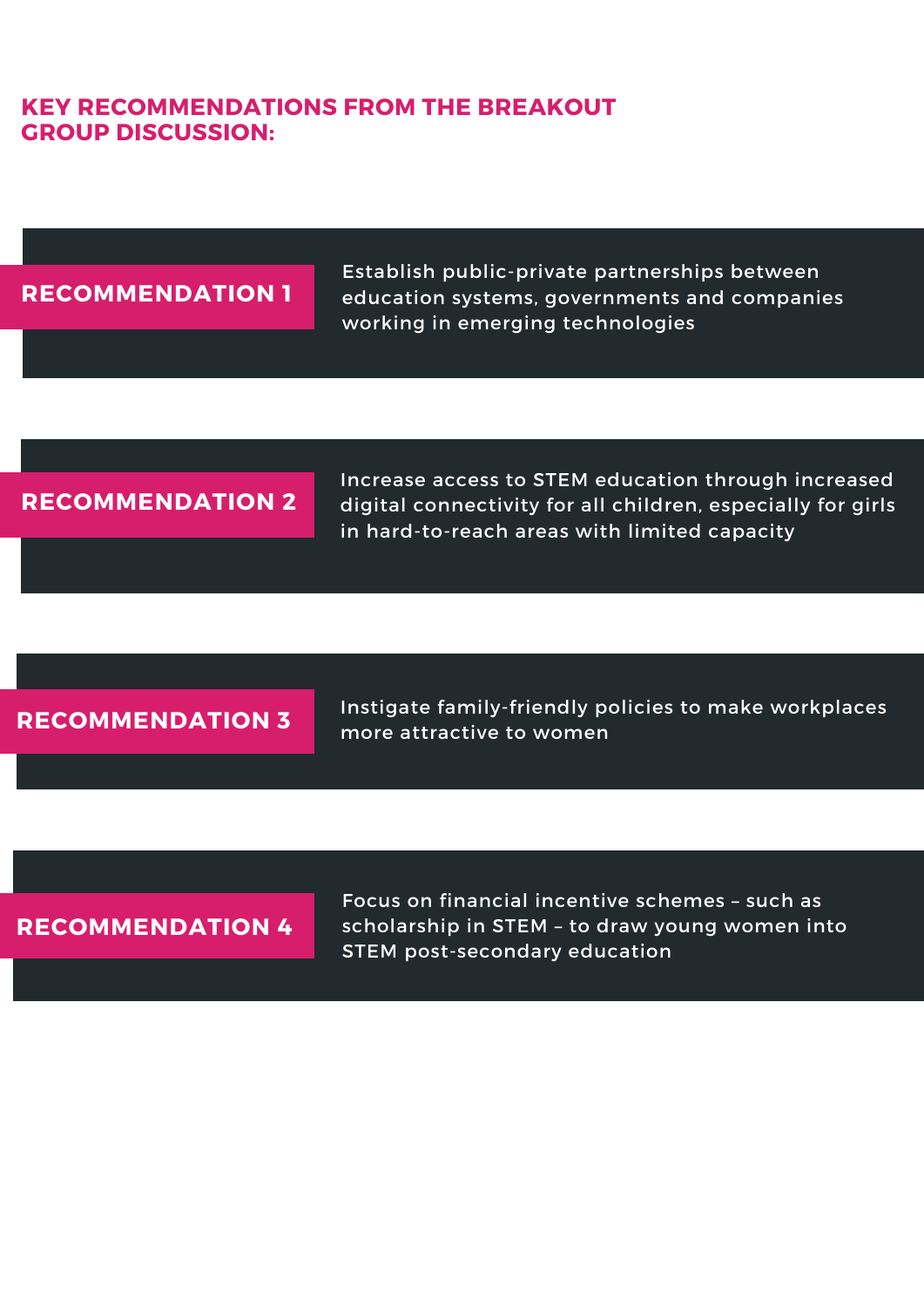**ACTION ROOM 4:** PREVENT AND ELIMINATE ONLINE AND TECH-FACILITATED GBV AND DISCRIMINATION

**Facilitator: Maha Muna UNICEF** 

**Discussant 1: Nighat Dad** Executive Director Digital Rights Foundation **Discussant 2: Soni Joshi** Co-founder, Zonta Club of Kathmandu

## **KEY INSIGHTS FROM THE BREAKOUT GROUP DISCUSSION:**

#### WE HAVE AN OPPORTUNITY TO THEN COLLECTIVELY DISCUSS AND IDENTIFY:

(i) 2-3- Priority actions for this region for the next 5 years (based on the area of discussion) – and we can link these recommendations to other concerns for women and girls

(ii) Up to 2 recommendations of: (a) strategies and/or (b) opportunities for strengthening multi-stakeholder intra-regional collaboration and collective action. It would be good to be clear on which kinds of collaboration will be key

## **INSIGHT 1**

COVID-19 pandemic has highlighted the importance of connecting to services available and referral mechanisms

## **INSIGHT 2**

Online access may exacerbate vulnerability to online violence, which disproportionately impacts women and girls. Accountability mechanisms for safety must be strengthened, and adapted to specificity in Asia and the Pacific. Recognition that online violence is an extension of offline violence requiring systems and social responses

## **INSIGHT 3**

Engagement of communities and addressing negative gender norms is an effective prevention strategy

## **INSIGHT 4**

With increased participation in public spaces, including through political participation, women and girls may be exposed to cyber violence

## **INSIGHT 5**

Where there is lack of trust in legal and justice protection mechanisms, reporting may be muted